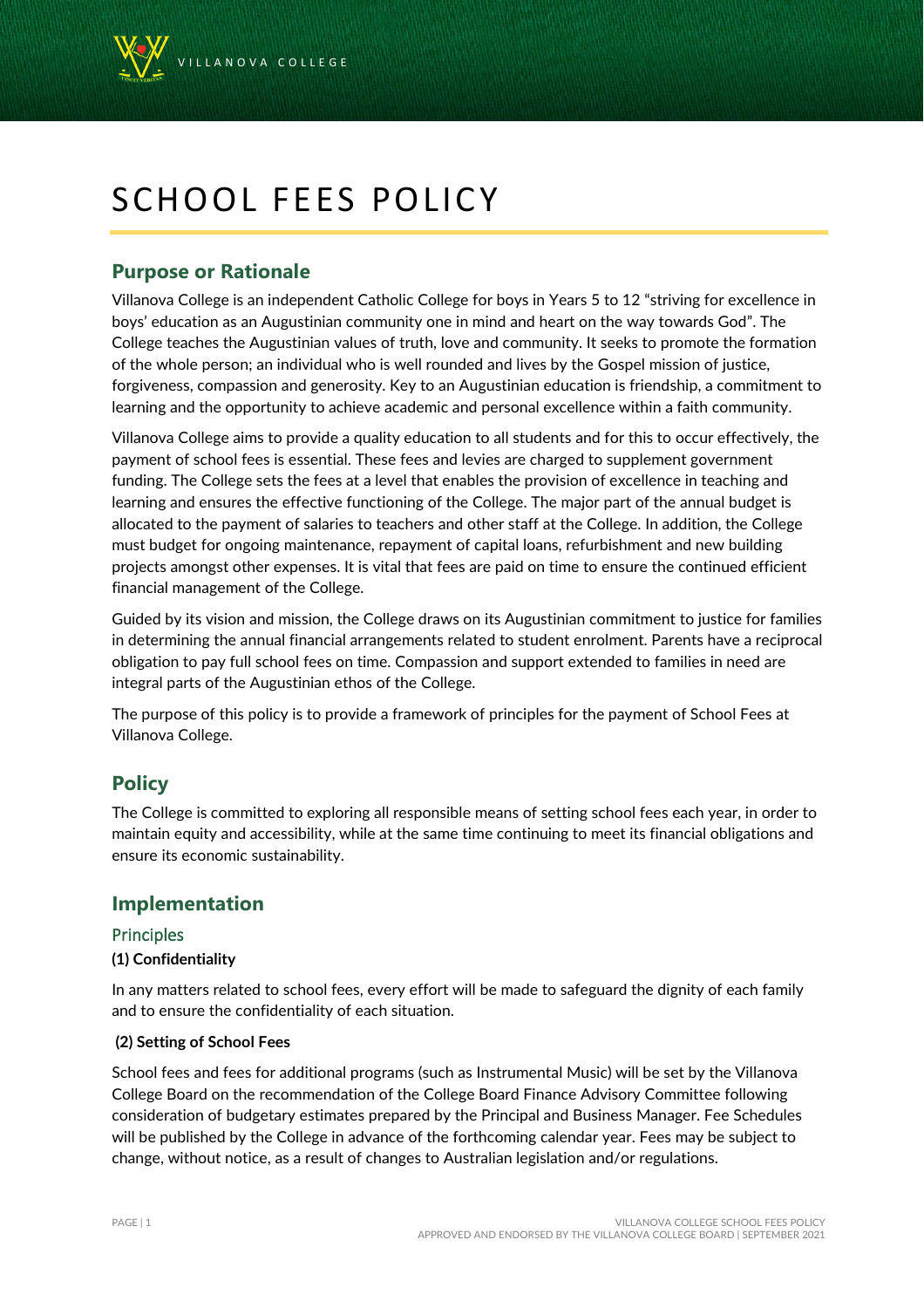

# **(3) Sibling discounts**

Sibling discounts apply in the case of two or more brothers from a family enrolled at the College at the same time.

If there is more than one concession, the concessions are applied in the following order:

- 1. Sibling discount;
- 2. Hardship concession on the net balance.

#### **(4) Responsibility for Payment**

Parents or any other individuals who are party to a student enrolment acceptance agreement with Villanova College are jointly and severally liable for the payment of a student's school fees at the College and any other costs associated with the student's enrolment at the College. This means that each individual who signs the student enrolment acceptance agreement accepting financial responsibility is personally liable for the full amount owed to the College. The College may at its absolute discretion elect to pursue any signatory for the full amount owed.

### **(5) Issue of School Fee Accounts**

School fee accounts will be issued in such manner and at such intervals as determined by the College management and are to be paid by their due date.

#### **(6) Non-Payment of School Fees by Due Date**

Where fees are not paid by the due date, they will be considered overdue. Parents who are unable to pay by the due date are expected to contact the College to make alternative arrangements which respect the principle of reciprocal obligation.

# **(7) Extra Curricular School Activities**

Parents will not ordinarily be permitted to enrol their son(s) in non-compulsory (extra-curricular) paid College activities unless the agreed school fees have been paid.

# Voluntary Tours

Where school fees remain in arrears, and a direct debit arrangement has not been entered into, a student will ordinarily be ineligible to participate in voluntary school tours.

# Instrumental Music Program eligibility

In order to be eligible for enrolment in the College's instrumental music program, school fees (including music fee and instrument hire charges) need to be paid by the due date. Where school fees remain in arrears, and a direct debit arrangement has not been entered into, a student will ordinarily be ineligible to take private music lessons provided by the College.

#### **(8) Overdue School Fee Accounts**

In justice to families who pay their full school fees regularly and on time, the College will maximise collection of school fee accounts in accordance with the Procedures.

#### **(9) Use of Debt Collection Procedures**

If the College cannot resolve outstanding school fee accounts, debt collection procedures, including legal action, will be undertaken to recover the amounts owing. College reserves the right to recover any legal fees at College's discretion.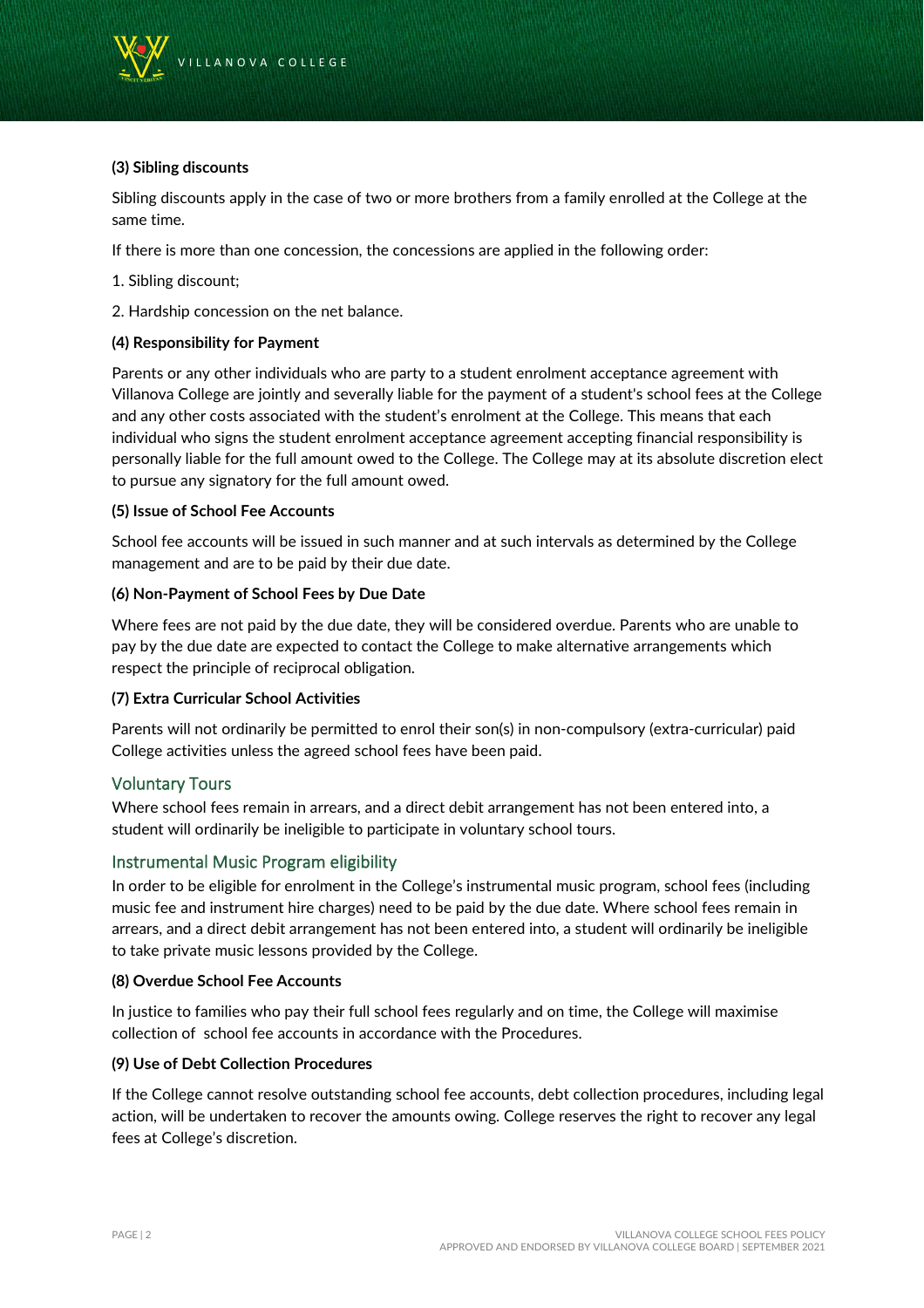

#### **(10) Suspension or Cancellation of Enrolment**

The College may, at its absolute discretion, suspend or cancel a student's enrolment where:

(a) outstanding school fee amounts are owing to the College, and

(b) where satisfactory commitment to and fulfilment of an agreed payment arrangement has not been made.

The rights and remedies of the College in this regard will not be prejudiced or affected by any time or other indulgence granted to the signatories of the student enrolment acceptance agreement.

### **(11) Withdrawal of enrolment**

In accordance with the student enrolment acceptance agreement, Parents wishing to withdraw their son's enrolment are required to provide written notice to the Principal by no later than the first day of the term at the end of which it is intended he should leave, or if it is intended he should leave during the term, by no later than the first day of the preceding term. Parents failing to comply with this requirement will pay or forfeit (as the case may be) to the College one term's school fees in lieu of notice.

If a student is to be withdrawn from the College all fees must be paid in full on or before the student's last day of attendance. Upon receipt of written notice of withdrawal and prior to the student's last day of attendance the College will calculate fees due and inform the Parents. If a student does not complete a full term at the College and a full term's written notice of withdrawal has been given, the College will calculate any required adjustment to the paid school fees. A pro rata refund of paid fees will be made if required.

#### **(12) Courses Additional to the College Curriculum**

Courses additional to the College Curriculum may, with the permission of the College, be accessed through University, TAFE or other Registered Training Organisations. Where a student chooses to undertake any such course, the cost is in addition to school fees and is the responsibility of the parents of the student. The cost will need to be paid prior to enrolment in the course.

# **Definitions**

The terms defined in this clause have the following meaning in this policy and in the School Fees Procedures unless the context indicates otherwise:

**Brothers** means two or more boys enrolled at the College at the same time, with at least one biological or adoptive parent in common, irrespective of their place of residence.

**Parent** means the parent, guardian or carer of a student including a prospective parent.

**Principal** means the Principal or the nominee of the Principal.

**School Fee**s means all compulsory charges listed on the College Fee Schedule. This includes school fees and any other charges in relation to activities associated with the student's attendance at the College. It includes any fees and charges required to be paid prior to a student's commencement at the College.

**Student** means a prospective or current student of the College.

**Student Enrolment Acceptance Agreement** is the legally binding agreement between the College and parents or any other individuals who are a party to the agreement. It is signed on acceptance of enrolment at the College.